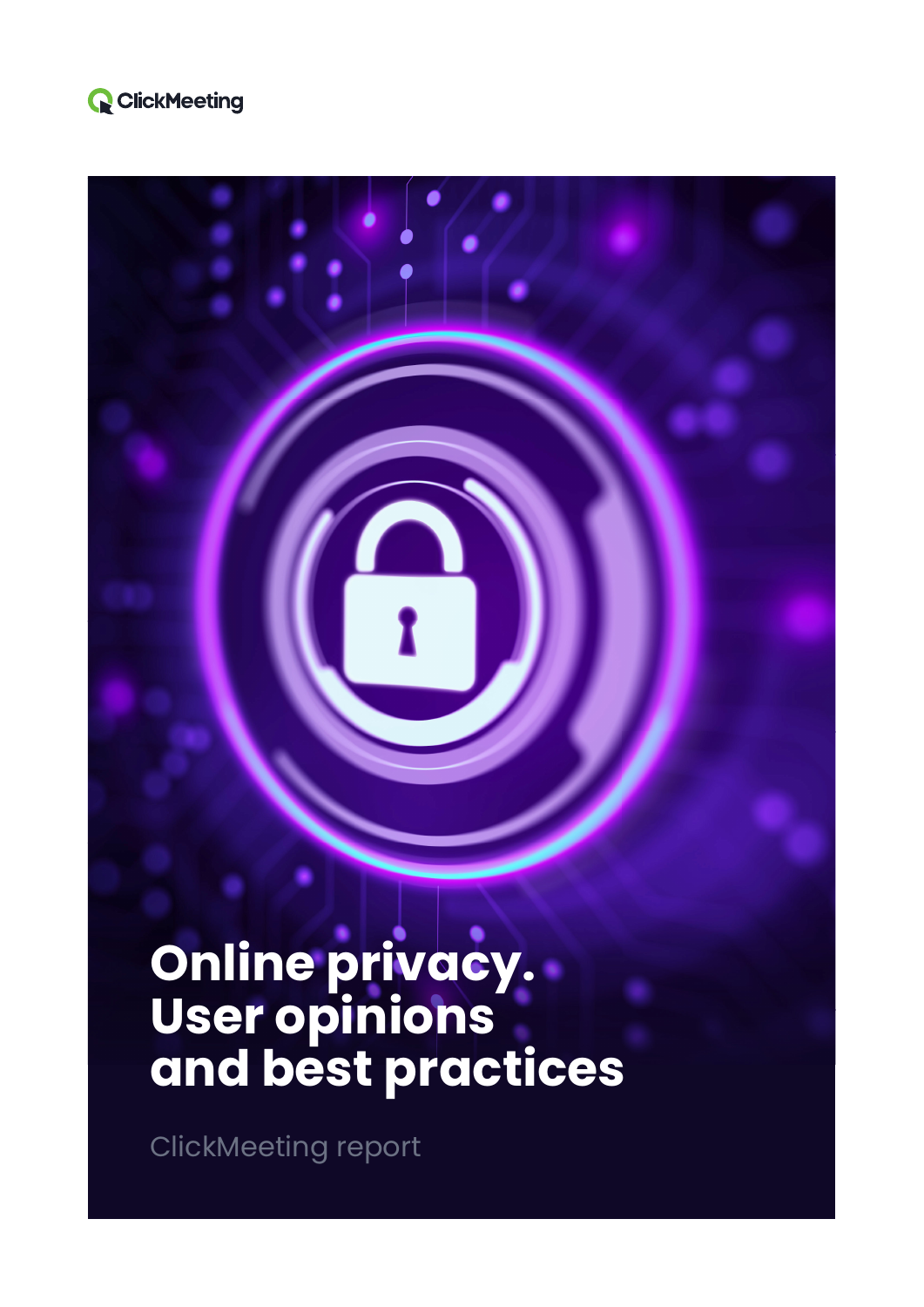# **Online privacy. User opinions and best practices**

Online events offer huge opportunities. Hundreds of thousands of companies around the world have discovered this, and for many, the pandemic has become the driver to take action in this area. They include a wide variety of activities - webinars are increasingly used not only in education but also in the marketing strategies of brands. They allow for easy contact and direct reaching of interested recipients.

Of course, this also comes with a lot of responsibility. One of the most important aspects that an organizer of online events should take care of is the privacy of attendees and the security of the data they entrust.

In our latest report, we looked at how online privacy is approached by users themselves and what concerns they pay attention to. For this purpose, we conducted a survey among event participants in February 2022. This knowledge is particularly useful from the perspective of hosts. They can quickly find out what their audience really expects. In the report, you will also find proven tips to protect your privacy and that of your attendees during webinars and online meetings.

Happy reading! **The ClickMeeting Team** 

 $\blacksquare$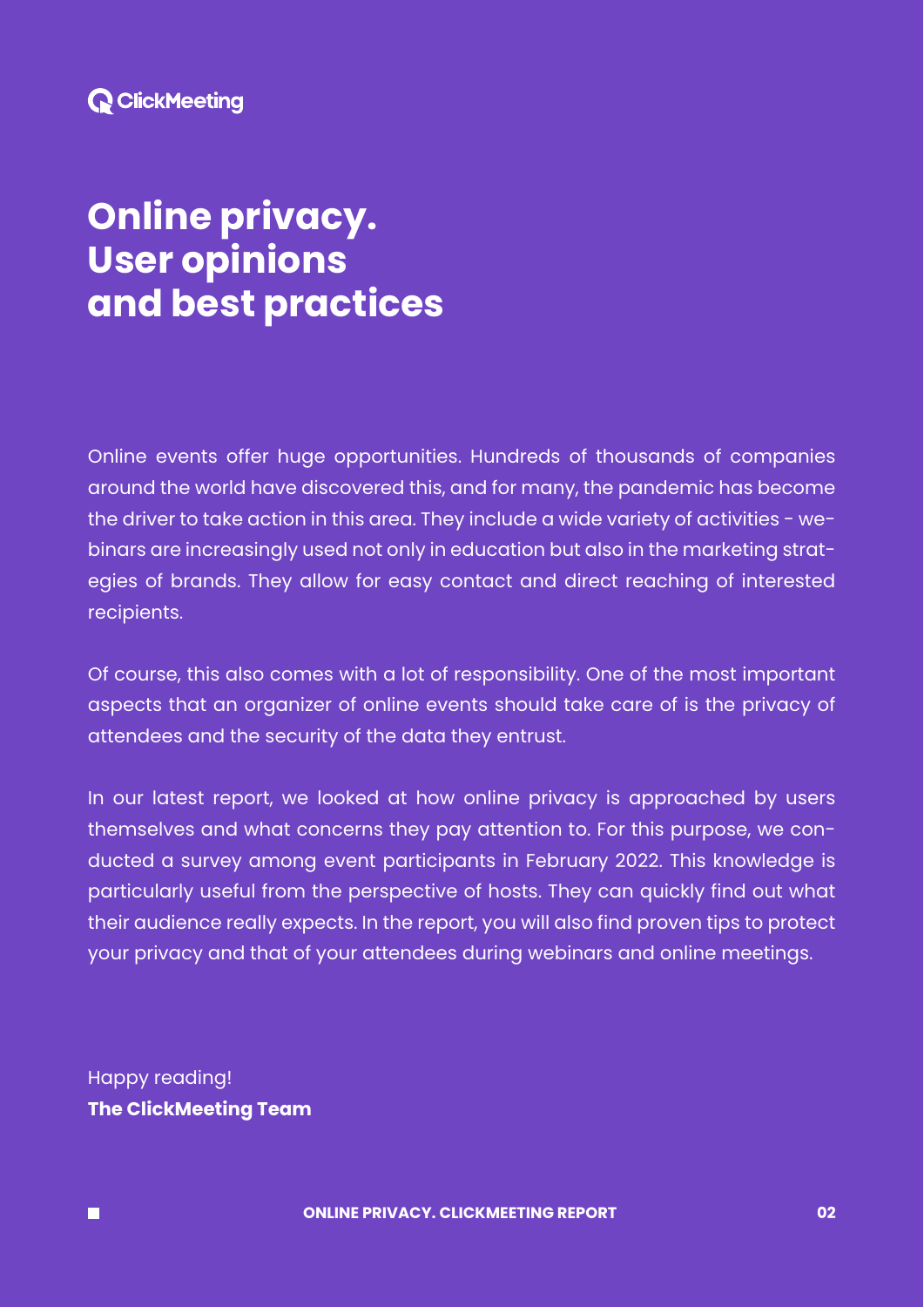# **Online privacy is crucial**

In the era of digital threats, protecting one's privacy becomes a serious challenge. At the same time, especially in a period in which most social activities have moved to the virtual space, the number of situations that may increase the risk of e.g. sharing one's image or other personal data with unauthorized persons, is increasing.

We are well aware of the consequences this may entail. At the same time, the information that appears in the media from time to time shows that there is still a lot to be done in this area, and not all Internet users have the same understanding of the problem. So how do we evaluate our actions concerning online privacy protection?



#### **Do you care about your privacy online?**

m.

As you can see, almost all survey participants are aware of the importance of protecting privacy during various activities undertaken in virtual space. Only less than 2% of respondents state that they do not care about their privacy.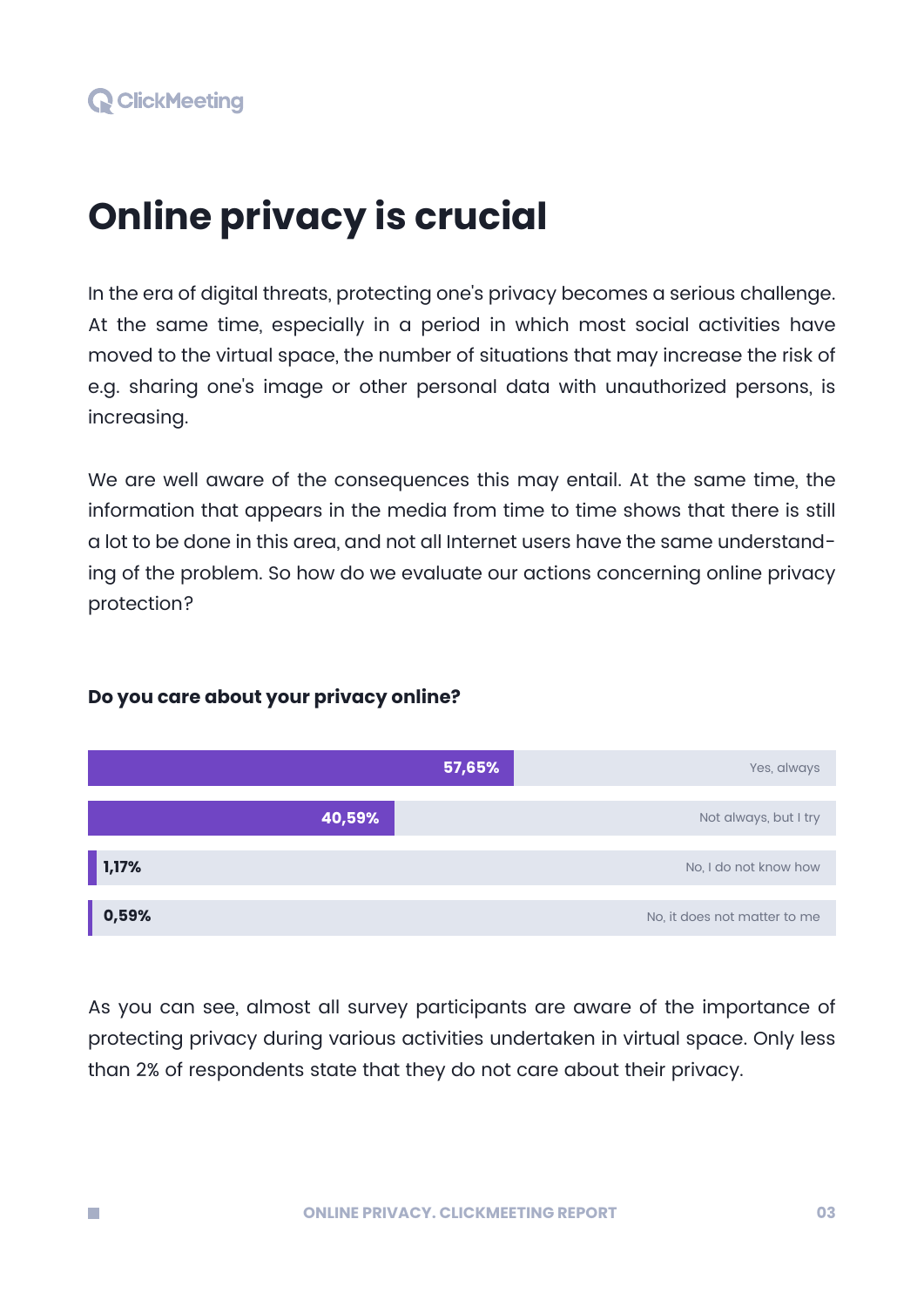# **How do we take care of privacy?**

With the development of technology, of course, the number of threats grows, as does the range of tools to avoid them. What are the most common means used by the survey participants?



The awareness of protecting one's privacy online is growing! It turns out that we pay attention to the cookies used by the websites we visit, and more than half of respondents care about the privacy settings offered by both the devices, and the social networking sites they use. Apps that block tracking are also quite popular,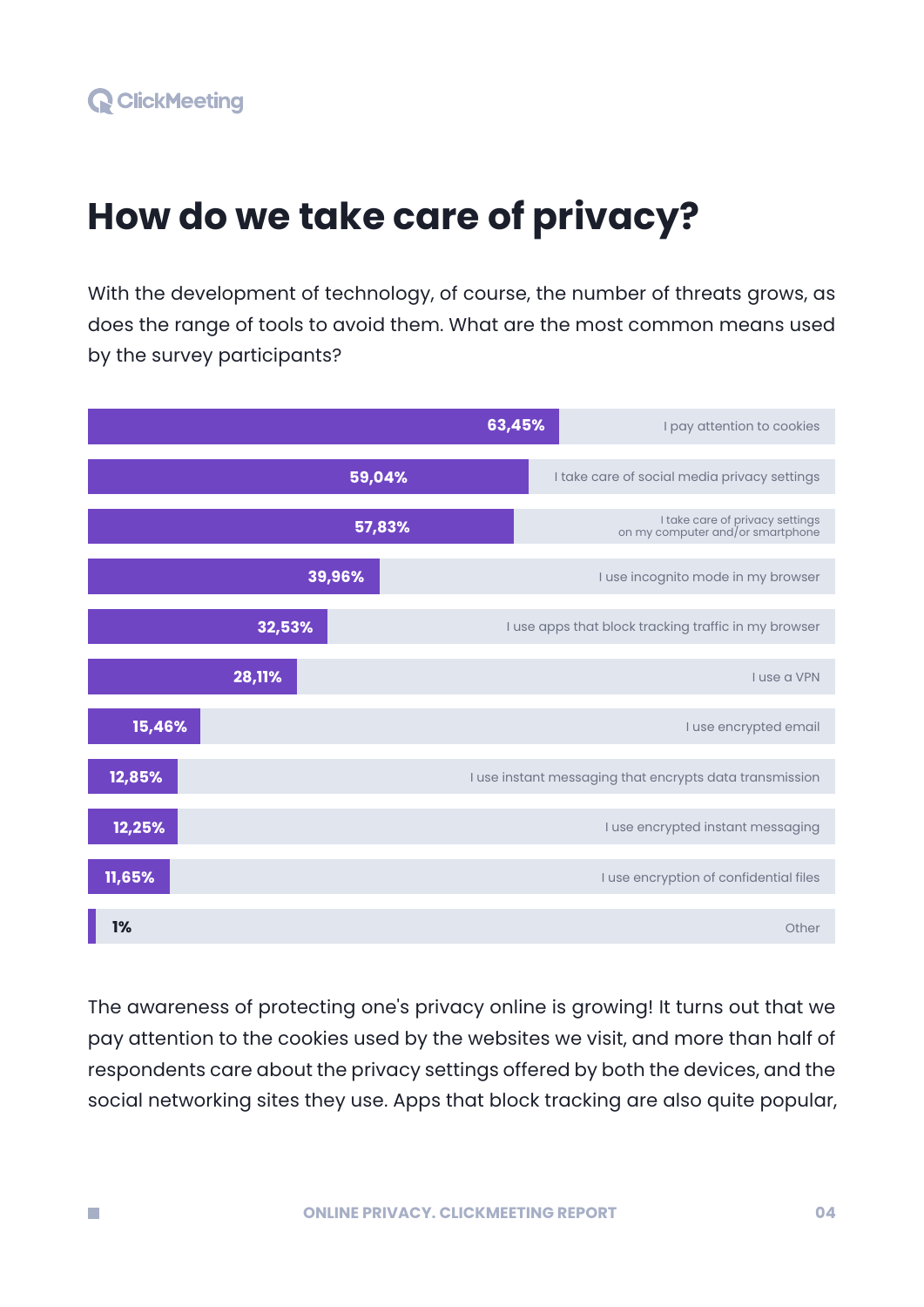

 $\mathcal{C}^{\mathcal{A}}$ 

and 28% of respondents use secure VPN connections. Data protection and privacy are thus becoming an increasingly important argument for choosing a particular software or service provider.

# **Privacy during online events**

We take part in them very willingly. Very often, it only takes a few clicks to sign up for an event and attend it. But, on the other hand, many companies organize webinars and use them, for example, in their marketing strategy.

Of course, for most attendees, the content and, for example, the prestige of the invited experts play a crucial role. How important is privacy for them? Are they willing to accept compromises in this area? It turns out that this is one of the most important factors!



#### **Do you want the organizer to care about your privacy during the webinar?**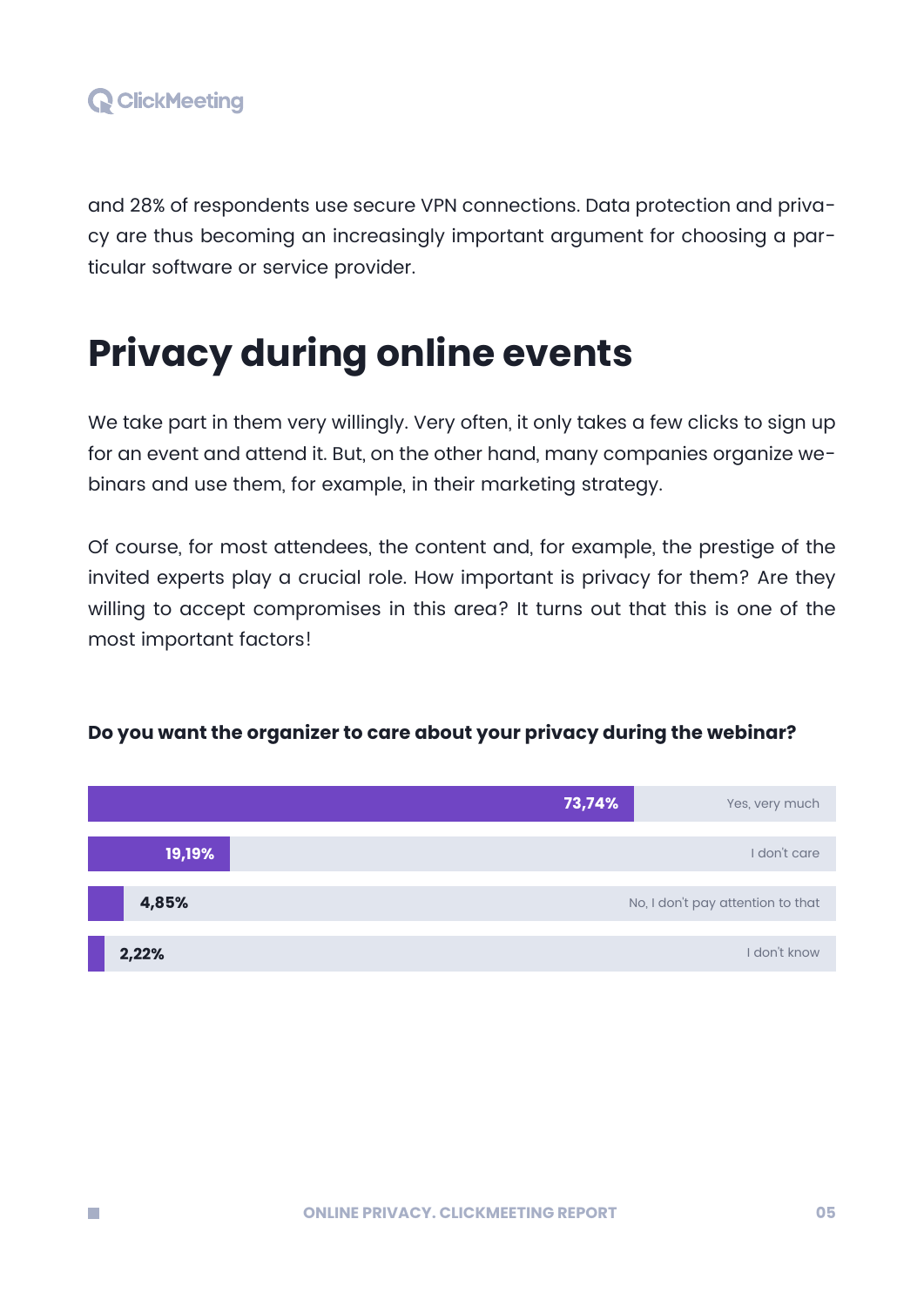

**College** 

## **Take care of your attendees' privacy!**

The feeling of privacy convinces attendees to register and participate in a webinar. What's more: it is the organizer's duty to ensure it. What can they do to properly secure the needs of their participants? There are many possibilities, starting with the right choice of tools, through responsible behavior during the event itself, and ending with the actions taken afterward.

# **A secure webinar platform from the participant's perspective**

When choosing software for webinars and online events, we usually pay attention to the list of available functions, the stable connection, and the intuitive user experience. These are obviously very important points, which directly impact both the organizer's and attendees' experiences. However, when comparing different tools, it is easy to overlook an essential factor, namely the appropriate care taken to ensure the privacy and security of processed data. What do event participants think about it?

#### **Is privacy protection vital to you when choosing a tool for online communication?**

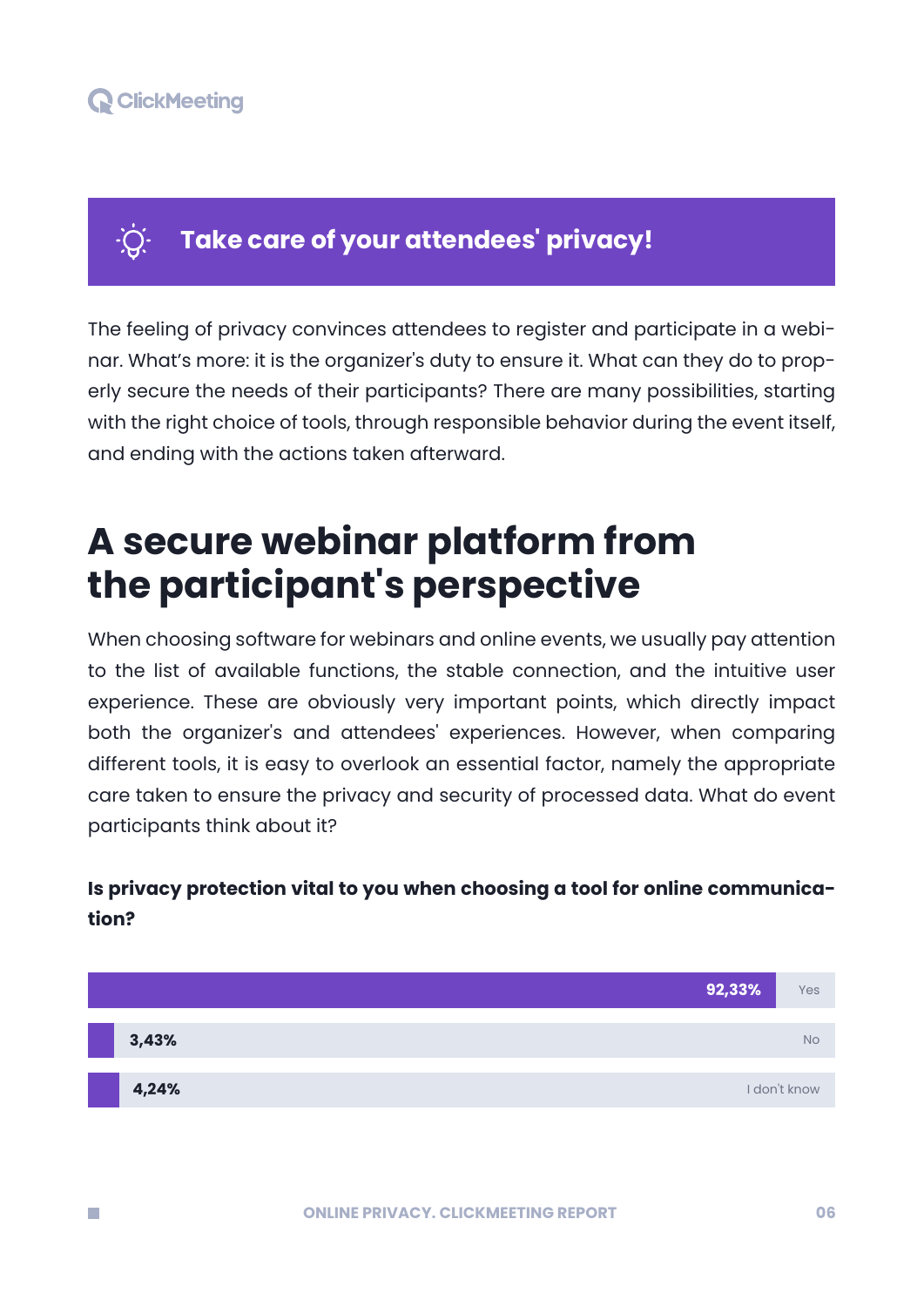

Our data leaves no doubt. Over 90% of respondents care that the software they use guarantees them adequate security. This is also an important commitment for organizers. If you want to not only protect yourself from potential legal liability but also provide your guests with a comfortable environment in which to work and learn, choose a reliable tool that takes care of your privacy and that of your attendees.



## **Pay attention to GDPR**



m.

Anna Zielińska, Attorney at Law at ClickMeeting

*An event organizer acts as the controller of participants' personal data. The webinar platform is the entity that processes personal data on behalf of the controller. According to GDPR, such entrustment of data requires the conclusion of an appropriate data processing agreement, which is most often done at the stage of concluding an agreement with the platform. Therefore, before you conduct a webinar, check whether the provider offers such an agreement, especially if it originates from outside the EU.*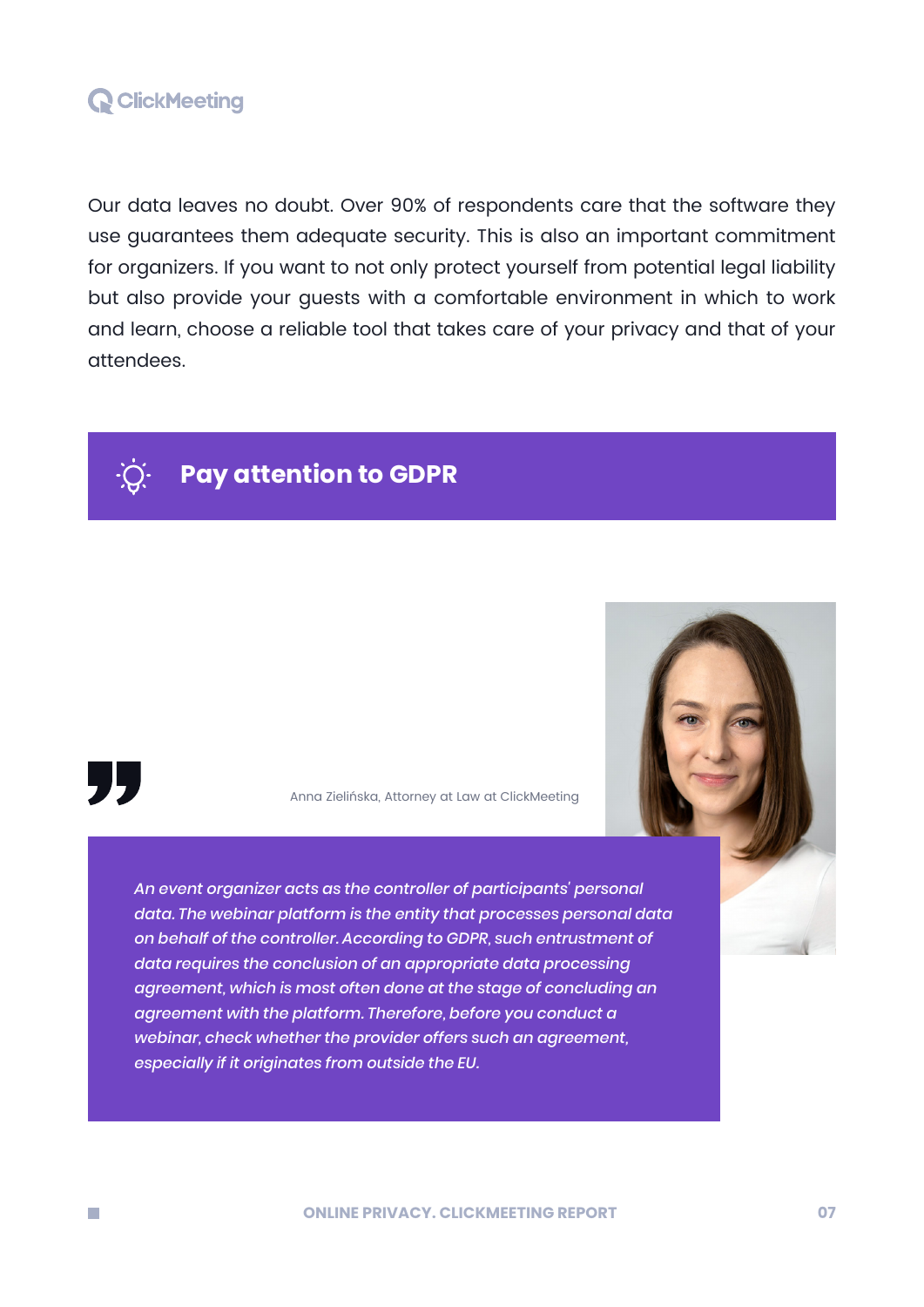Data protection is a significant commitment, and of course, it is also regulated by law. In this respect, specific solutions apply, among others, to certain entities operating within the European Union. The GDPR has, in many ways, revolutionized the way we store and process personal data. It's not just a set of regulations that European companies like ClickMeeting must respect. It's also an attempt to set a global standard for data protection. Already, many customers from around the world approach it with confidence and consciously choose tools that include the guidelines resulting from GDPR.



GDPR The General Data Protection Regulation (EU) 2016/679

GDPR is an EU regulation for the protection and processing of individuals' personal data. The legal act came into force on May 25, 2018. And it represents one of the most extensive catalogs of privacy standards and principles, ensuring the protection of the rights and freedoms of natural persons. According to the declarations of Věra Jourová, Vice President of the European Commission, it is supposed to set a **global standard for data protection** alongside the best practices in the data processing.

### **Prepare a good registration form**

The webinar itself is not everything. For an event to take place, attendees obviously need to sign up. The sign-up form also plays an important role from the organizer's perspective. Very often, it not only allows you to register participants, but helps you to generate leads.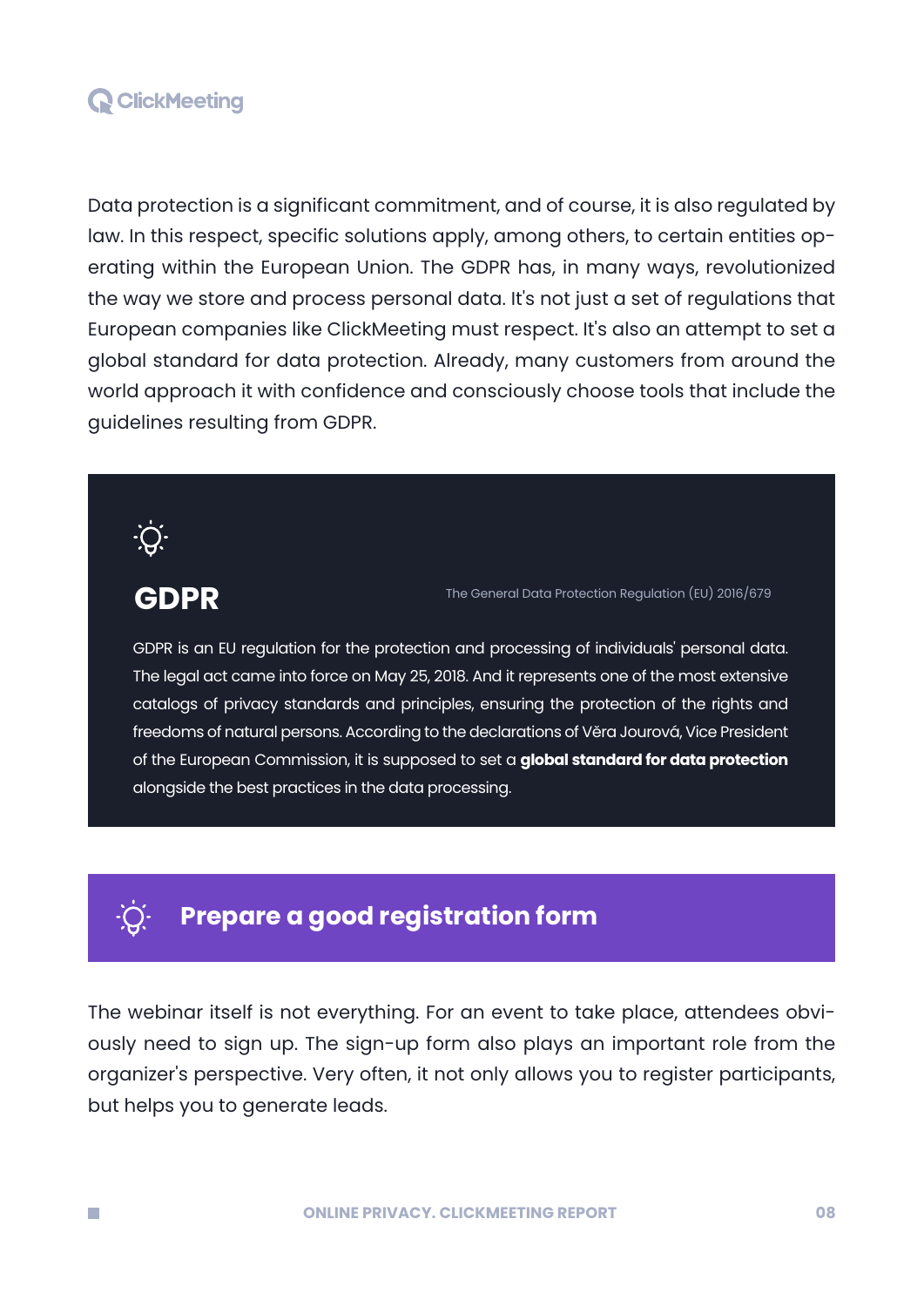Many companies, therefore, want their attendees to give permission for their data to be used for marketing purposes. While leveraging the potential of webinar marketing offers huge benefits, at the same time, it is easy to make mistakes here.

*The organizer should make sure that the consent given when registering for a webinar complies with the applicable law. When a participant registers for a webinar they are agreeing with the organizer to participate in the webinar. So, one must include a mandatory checkbox on the registration form to obtain consent to the processing of personal data for this purpose. It is important to note that you can only collect data that is necessary to participate in the event, so don't require details such as a work or home address. If, as an organizer, you collect other data, providing such data must be voluntary. The organizer can also collect voluntary consent from participants, e.g. for sending commercial information. With a platform such as ClickMeeting, you can easily configure the registration page by including both mandatory and voluntary consents. This allows participants to decide what information they want to share with you, as well as allowing you to comply with legal requirements.* 

Anna Zielińska, Attorney at Law at ClickMeeting

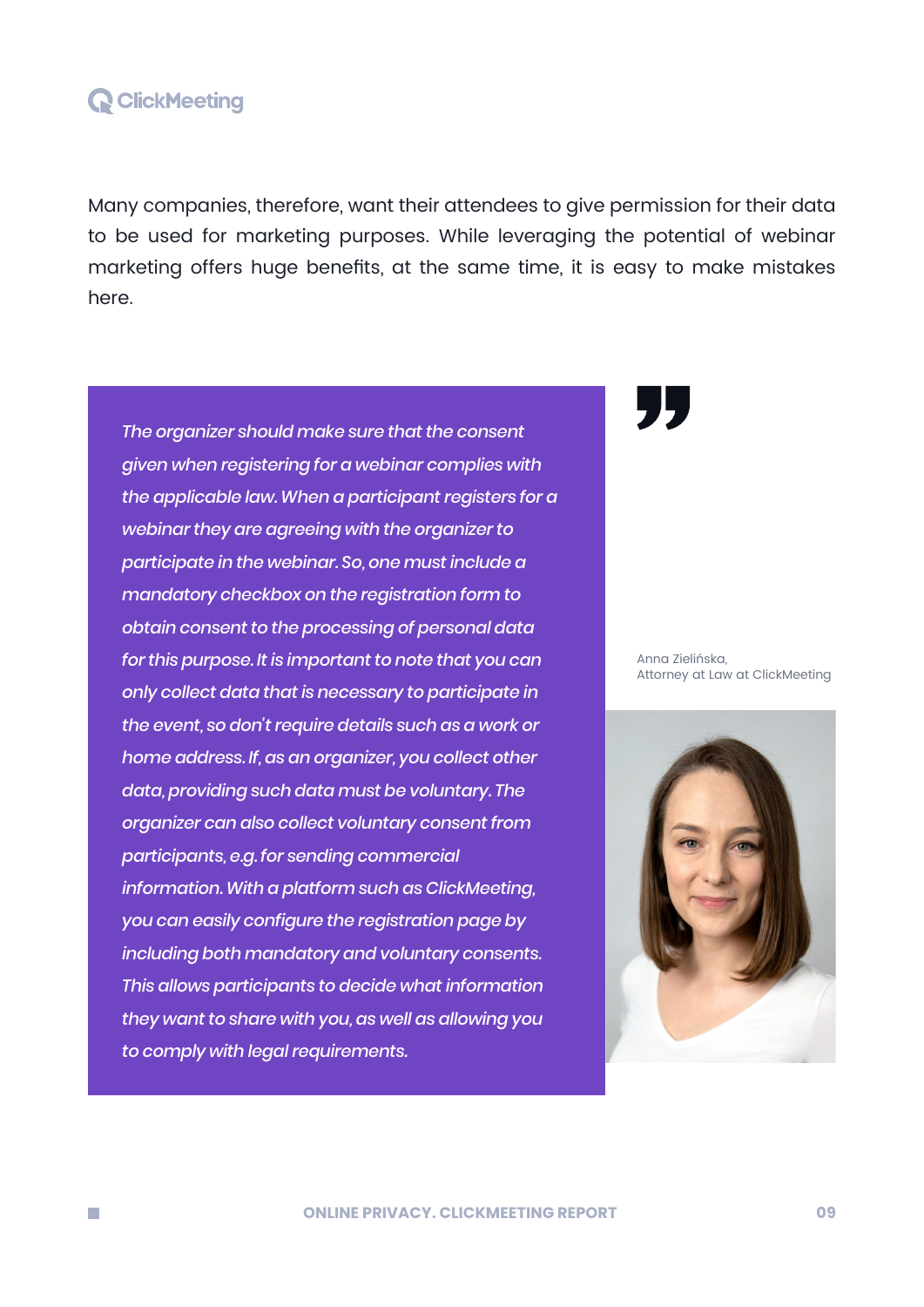$\mathcal{C}^{\mathcal{A}}$ 

**How do participants feel about giving both mandatory and additional consent?** 

|        | 74,34%                                                                                       | I only give consent that<br>is required for enrollment |
|--------|----------------------------------------------------------------------------------------------|--------------------------------------------------------|
|        |                                                                                              |                                                        |
| 16,57% | I also give optional consent (for marketing purposes) if the product or company interests me |                                                        |
|        |                                                                                              |                                                        |
| 3,84%  | I always select all consent (including marketing)                                            |                                                        |
|        |                                                                                              |                                                        |
| 5,25%  | I have occasionally canceled a registration if the scope of consent was too broad            |                                                        |

One in five event attendees is willing to voluntarily give consent for marketing purposes. This is truly huge potential. However, as you can see, for more than 16% of respondents, the crucial thing is whether they are interested in the company or product. So good quality content and effective communication can guarantee great results.



Important documents that protect the rights of both attendees and presenters are, of course, the event terms and conditions, and privacy policy. They should clearly define the rules of participation in the webinar and inform participants, among other things, of their rights regarding the protection of their privacy.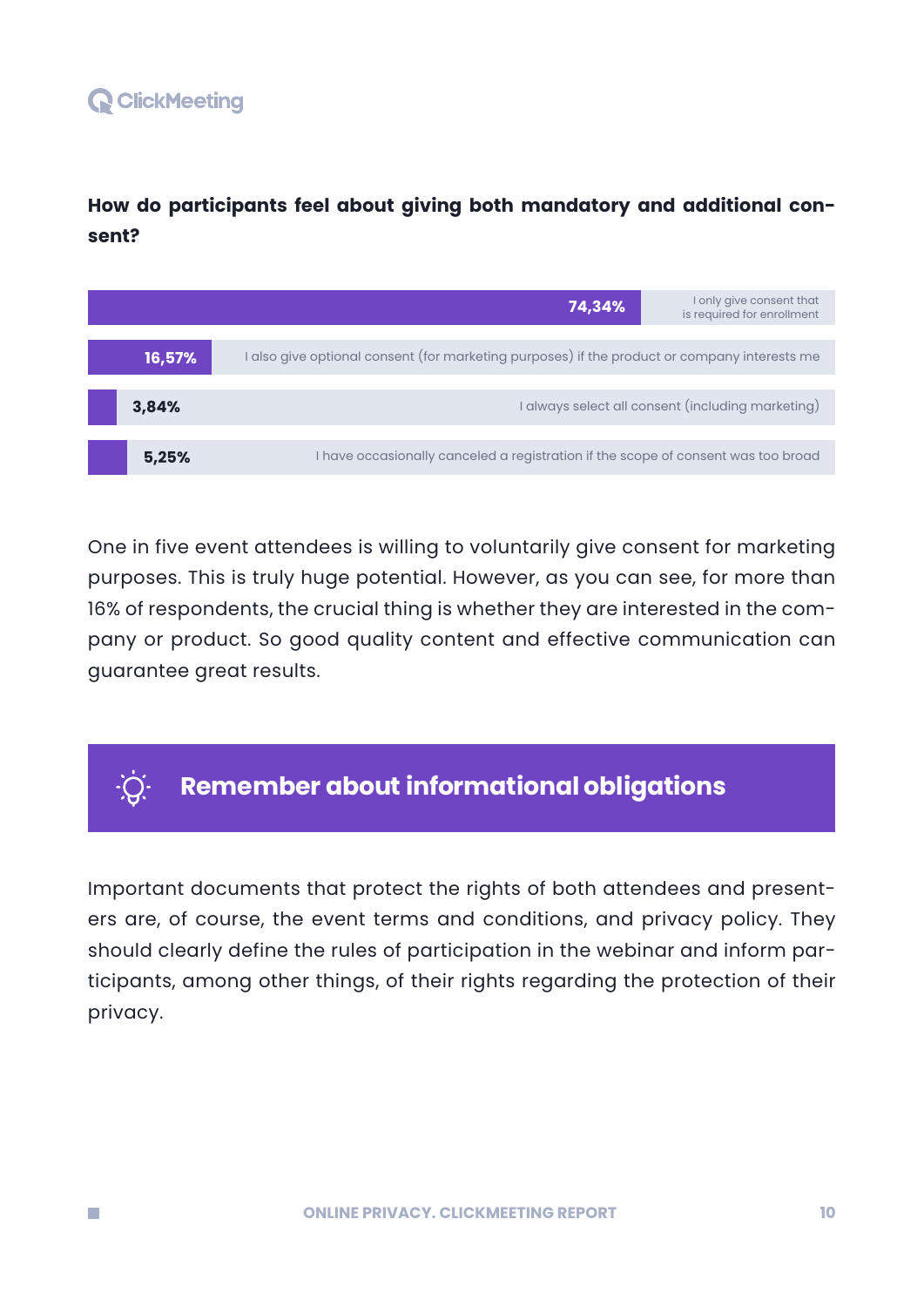

55

m.

Anna Zielińska, Attorney at Law at ClickMeeting



*It is a good idea to create a website with comprehensive details on how you handle personal data collected during the event. You can do this in a shorter form, i.e., an informational obligation, or in a longer form, i.e., a privacy policy describing issues related to the processing of personal data in all aspects of your business. The information provided to participants should include, among other things, the identity and contact details of the data controller, i.e. the organizer of the event, the purpose of data processing, the period of data storage, information on the participants' rights, including the right to access, rectify or erase personal data, and an indication of the entities with whom such data may be shared.* 

Is it relevant to the users? It turns out, absolutely.



#### **Do you read the event rules and privacy policy before giving your consent?**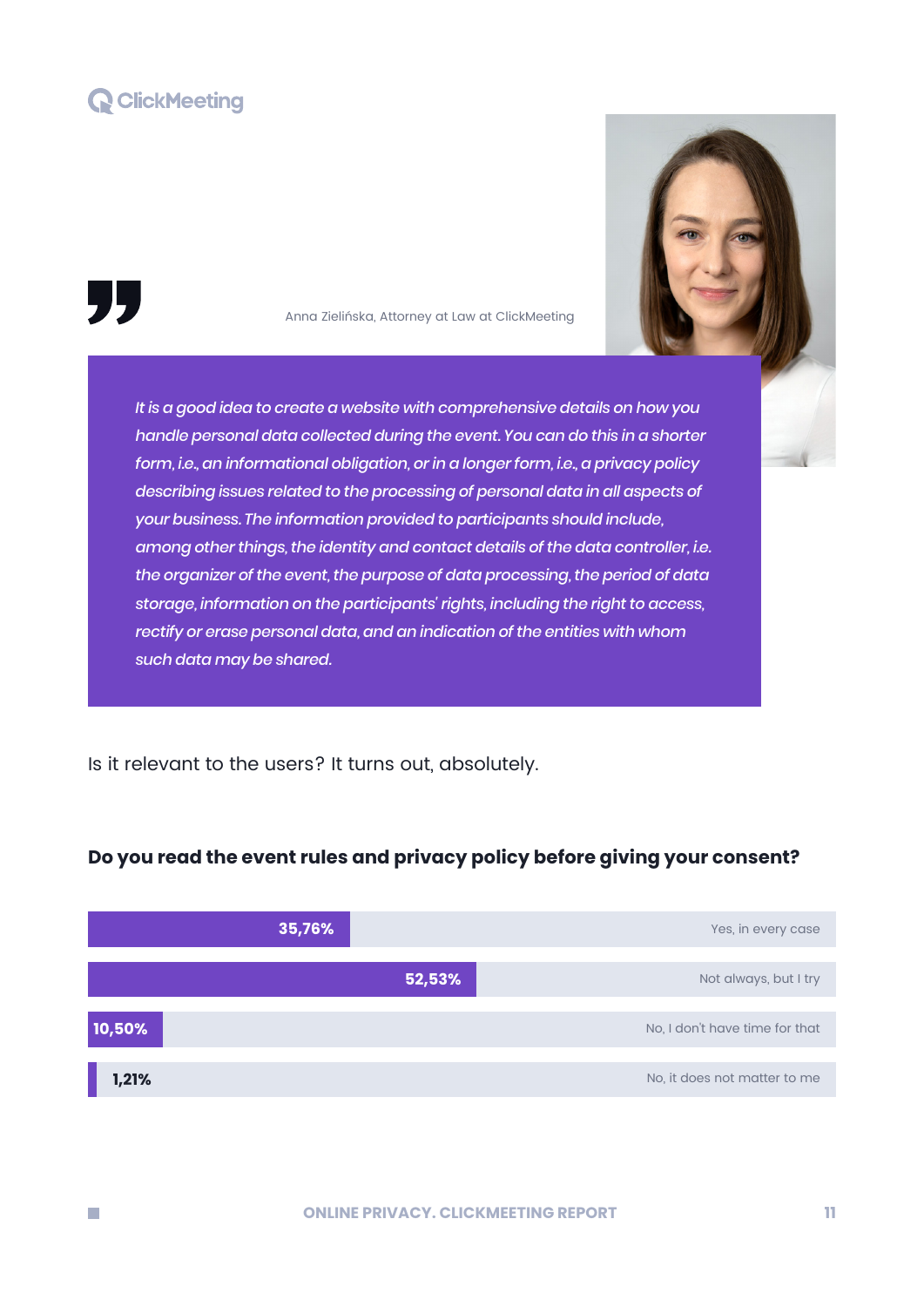The vast majority of attendees read the event rules or privacy policy before checking the appropriate checkbox. Only less than 12% skip them, and a mere 1.21% of survey participants consider it irrelevant.



## **Protect your and your attendees' data**

Skillful use of webinar and online meeting platform capabilities will not only allow you to protect your attendees' data but also that of hosts and presenters. After all, every event is a great opportunity to share knowledge, but not in every case you want it to be publicly available. There are proven ways to reduce the risk of such information transcending an authorized group of individuals.



**Karolina Nazarewicz** Attorney at Law at ClickMeeting

### **Legal Notice**

Before starting the event, you have the opportunity to provide your webinar attendees with appropriate legal notice. This clause can be related to the copyright of material presented during the webinar (educational, training, product) and the prohibition of its redistribution or personal use.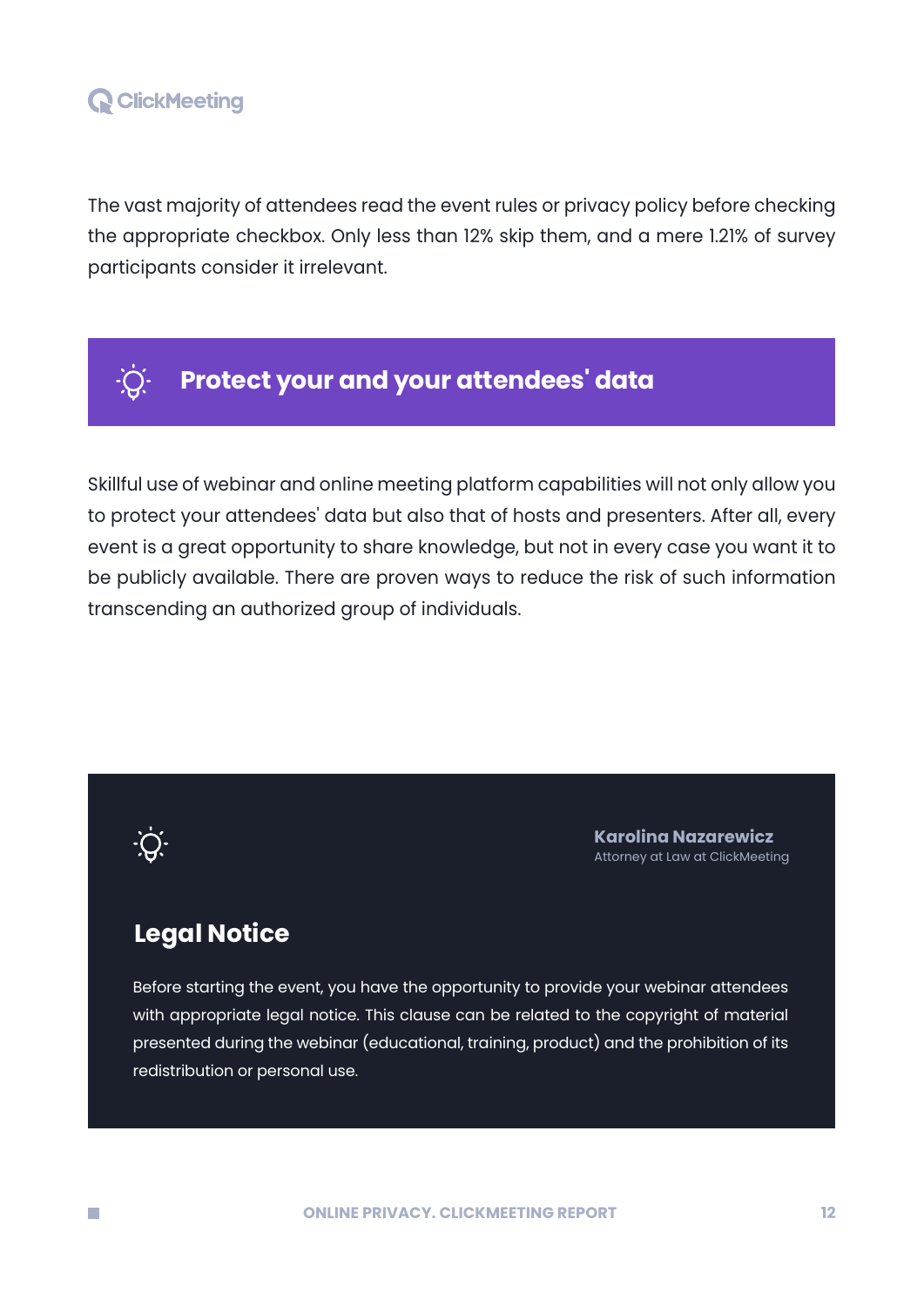Such a clause, in order to protect all those involved in the event (host, presenter, participants), should include a ban on the use of images of these people. In order to protect its legal interests, the organizer may also stipulate that the materials and information presented during the meeting are the organizer's trade secrets.

You can place such information in:

- Event Waiting Room. Every webinar, no matter if it is a live or on-demand webinar, has a so-called "waiting room" - a page where attendees wait for the webinar to start. This is the place where information about the event itself, its agenda, the speaker's biographical note, and just the relevant legal notice can be posted.
- Live Webinar Registration Form. With this tool, you can not only easily design a registration page for your event, which is quite a help in getting to know your attendees better. It's also a place where you can add a text box - create extra space to highlight copyright and image protection.

#### **Password or token**

m.

When setting up and configuring an event on the ClickMeeting platform, you set the name, date, type (permanent, time-limited, automatic, on-demand), and then the type of access.

Open-to-All events are undoubtedly convenient for you and your attendees: to get into a webinar room, you only need one click. However, this means leaving the door wide open for competitors or other unethical users waiting for you to trip up.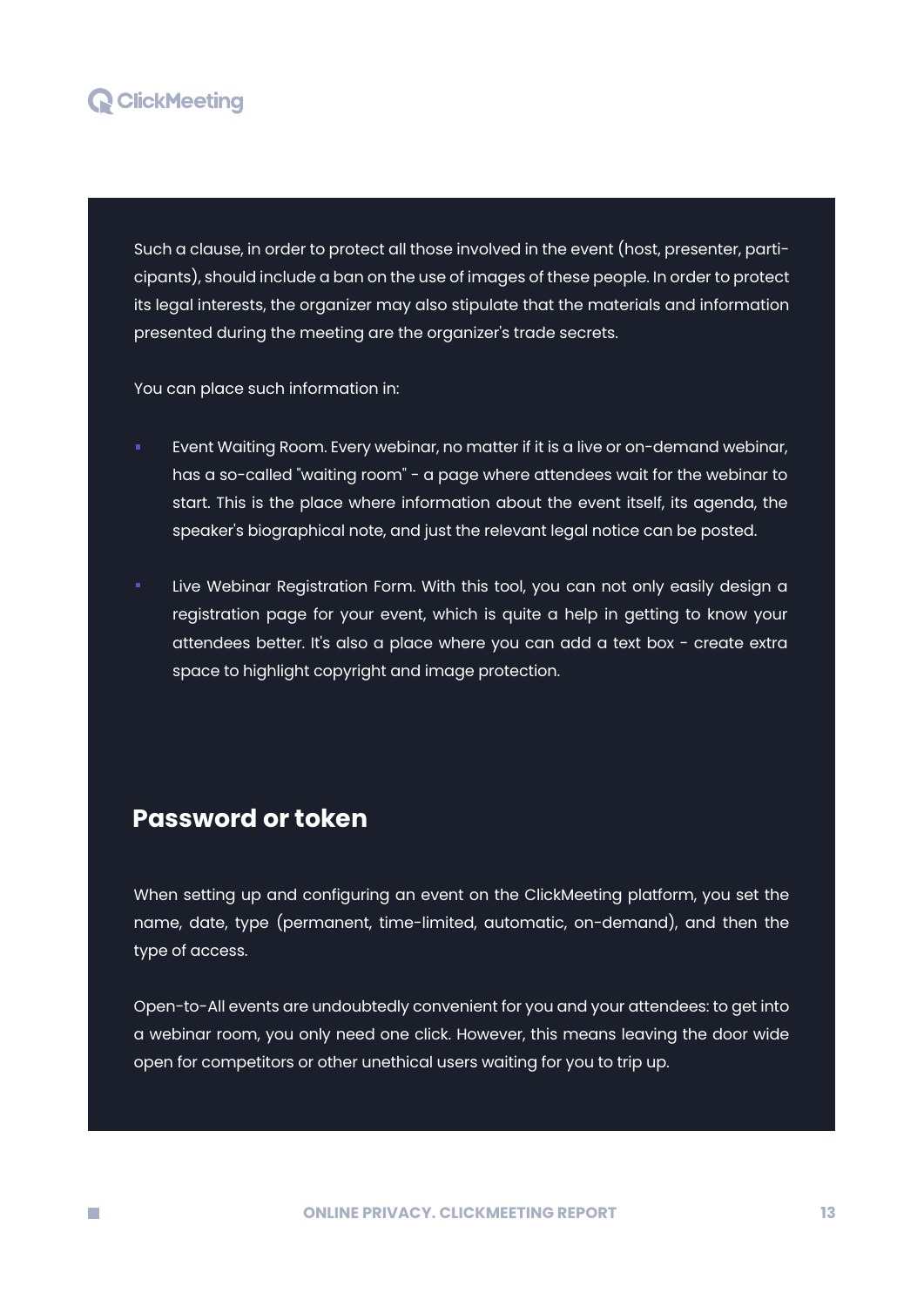

However, there are two simple ways to close and lock that door:

- Password. By choosing this option, you set a single password that your invited users must enter to access your event.
- Token. This is the most secure option. Each attendee receives a unique access code that entitles them to one-time entry. When used, no one else can use it again.

#### **Deleting an on-demand webinar**

The main appeal of an on-demand webinar is that you provide your attendees with content that they can watch at any time. What it comes down to is that the webinar, instead of being held on a specific day at a specific time, is available at any time of the day or night, regardless of time zone.

While you may feel like it's suspended in cyberspace forever, you can retain control over it. The ClickMeeting platform allows you to quickly delete an on-demand webinar after a time period you set, rendering the link to the recording of the event inactive.



m.

#### **Pay attention to attendee data in the event room**

What data do users provide when logging into an event? It turns out that most of them prefer to maintain at least partial anonymity. If possible, more than half of them enter only a nickname and email address. Only 4% use their full name.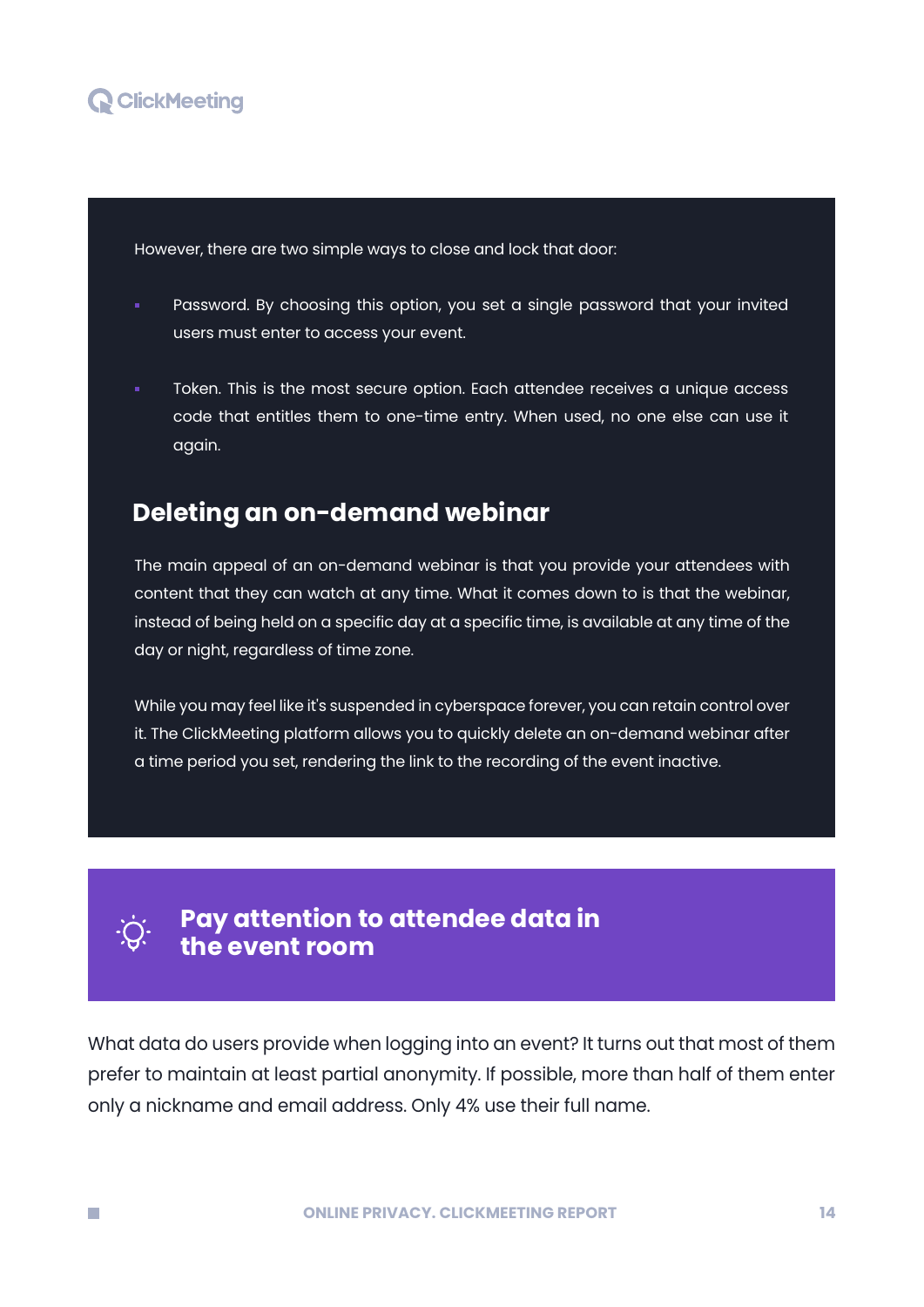$\mathcal{C}^{\mathcal{A}}$ 



#### **When logging into an event, you generally enter:**

The organizer has a crucial role in creating a sense of security. By choosing the right platform, they will be able to take advantage of additional options to make attendees feel comfortable. These include hiding attendee data from public view (e.g. in the chat window or during Q&A sessions). It turns out that this is also important from their perspective.

#### **Is privacy during webinars you attend (e.g. by hiding your name from the list of participants) important to you?**

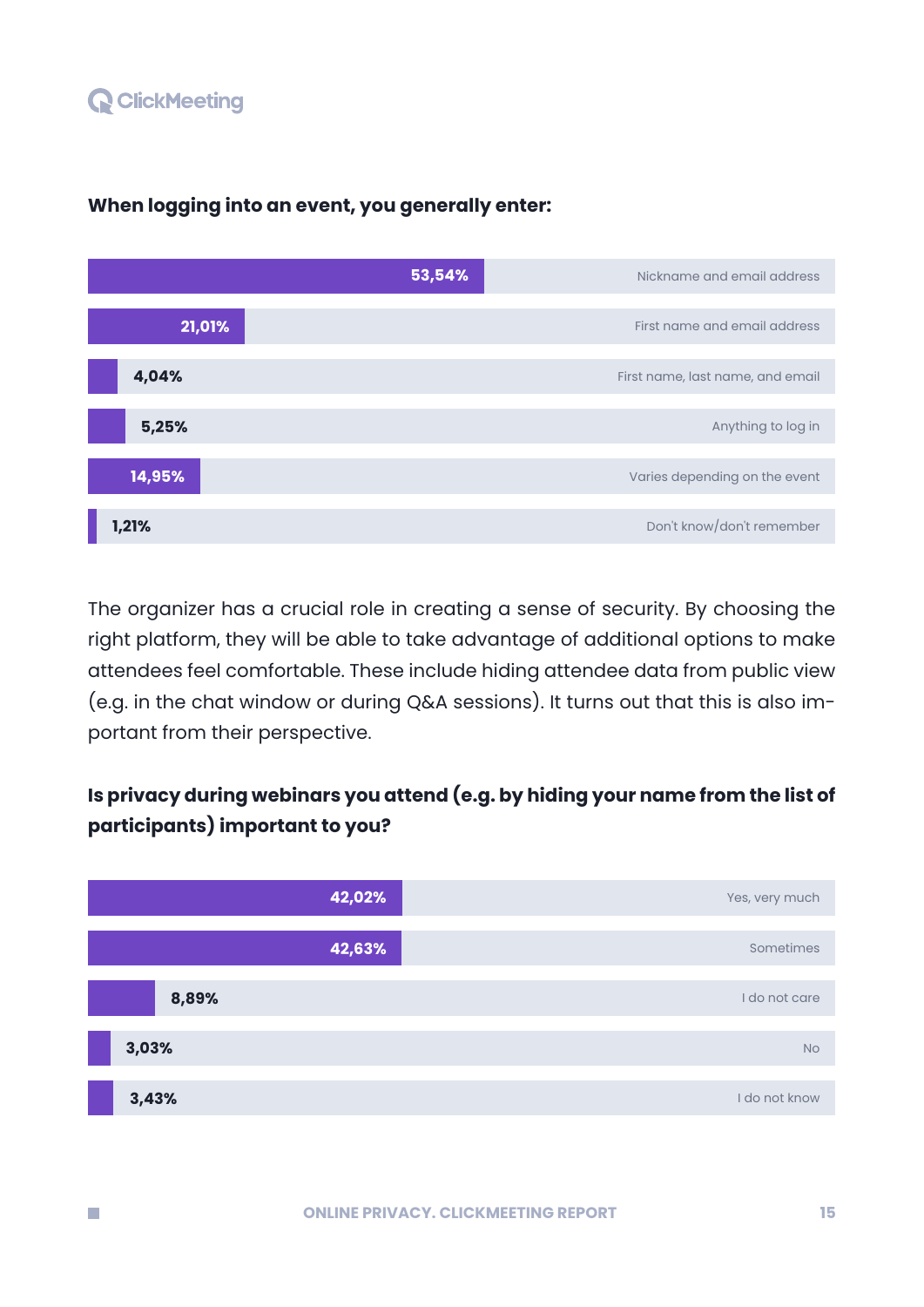

**College** 

### **Inform participants about recording**

Recording events is an extremely important feature. It allows you to create video footage that can then be shared with attendees, people who registered but didn't show up at the event, or to use it in completely different channels. At the same time, it often happens that the image or other personal data of other people are captured on the recording (e.g. when you ask a webinar attendee to take the floor or record an online meeting with your colleagues or students).

The most serious mistake an event organizer can make is not informing attendees that the event is being recorded. It turns out that this is very important to them!



#### **Do you want to be informed about the event being recorded?**

Anna Zielińska, Attorney at Law at ClickMeeting

In all cases, be sure to inform attendees that the meeting is being *recorded to ensure that they can make a conscious decision regarding their privacy, e.g. whether to disclose their image, and you will avoid potential problems related to the unlawful use of such images.*

The survey was conducted by ClickMeeting in February 2022 on a sample of 510 online event attendees. The group consisted of 52% women and 48% men in different age groups - 18-34 years 26%, 35-54 years 35%, over 55 years 39%.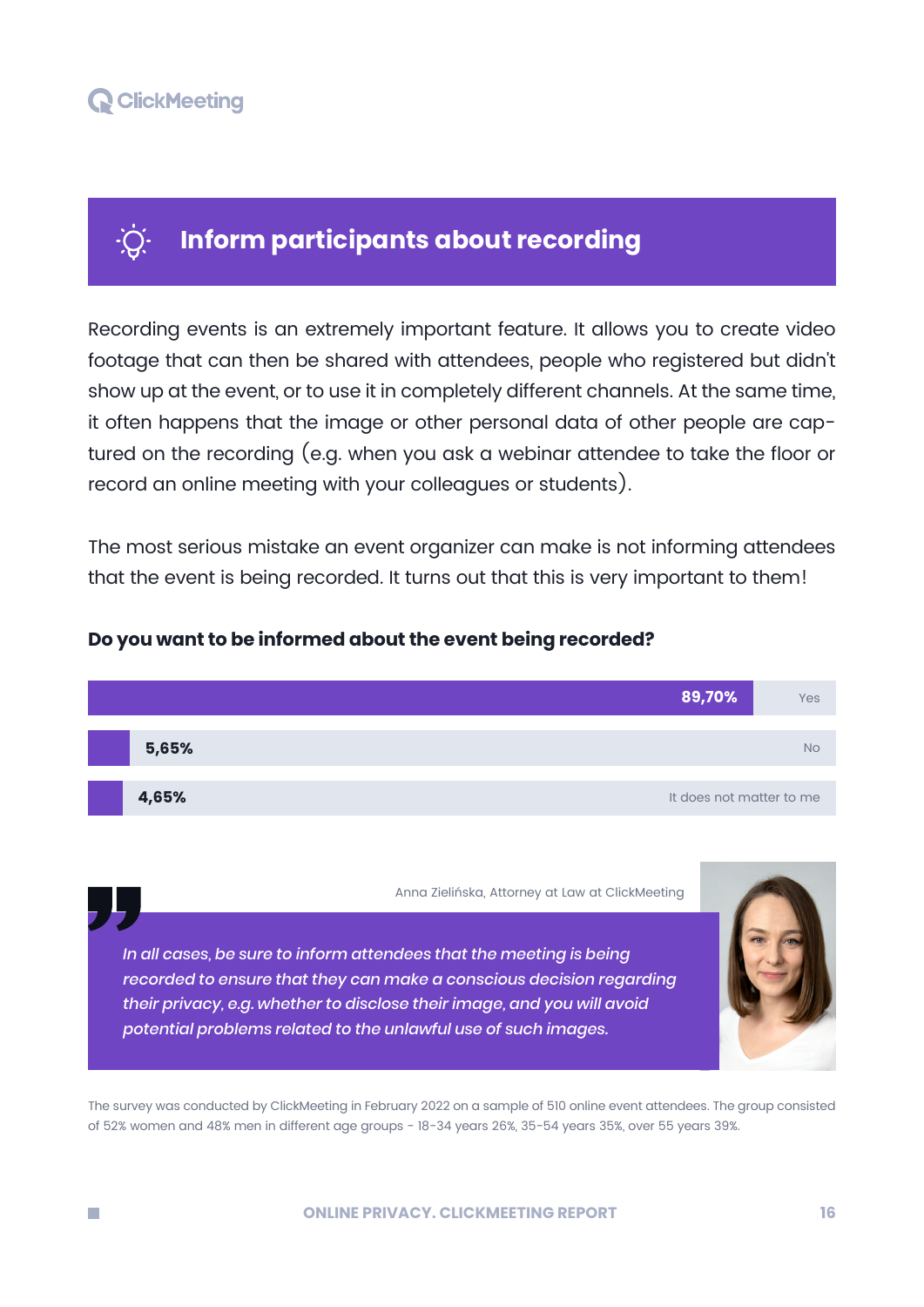

m.

# **Have you taken care of the privacy of your attendees? A quick checklist for the host**

As you can see, protecting the privacy and data of attendees is an extremely important issue that is not only a legal obligation for organizers; it's also being addressed by the attendees of online events themselves! Ensuring a safe space doesn't have to be difficult. Here are some basic elements you should pay attention to.

- **Choose a secure platform:** remember that, as the organizer, you are the custodian of your participants' personal data. However, the platform is responsible for processing them. Pay attention to the security procedures it provides. Make sure they comply with the current legal standards.
- **Reduce the required data to the bare minimum:** the personal data you request from your participants should only be collected to the extent necessary for a specific purpose, e.g. taking part in a webinar.
- **Develop Terms of Use and Privacy policy:** be clear and provide your attendees with as much information as possible about how they can participate in the event and how their personal data will be stored and processed.
- **Indicate obligatory and voluntary consents:** obtaining consent from participants is very easy. You can use the appropriate checkboxes on the registration page. You should also decide which consents are obligatory and which are voluntary.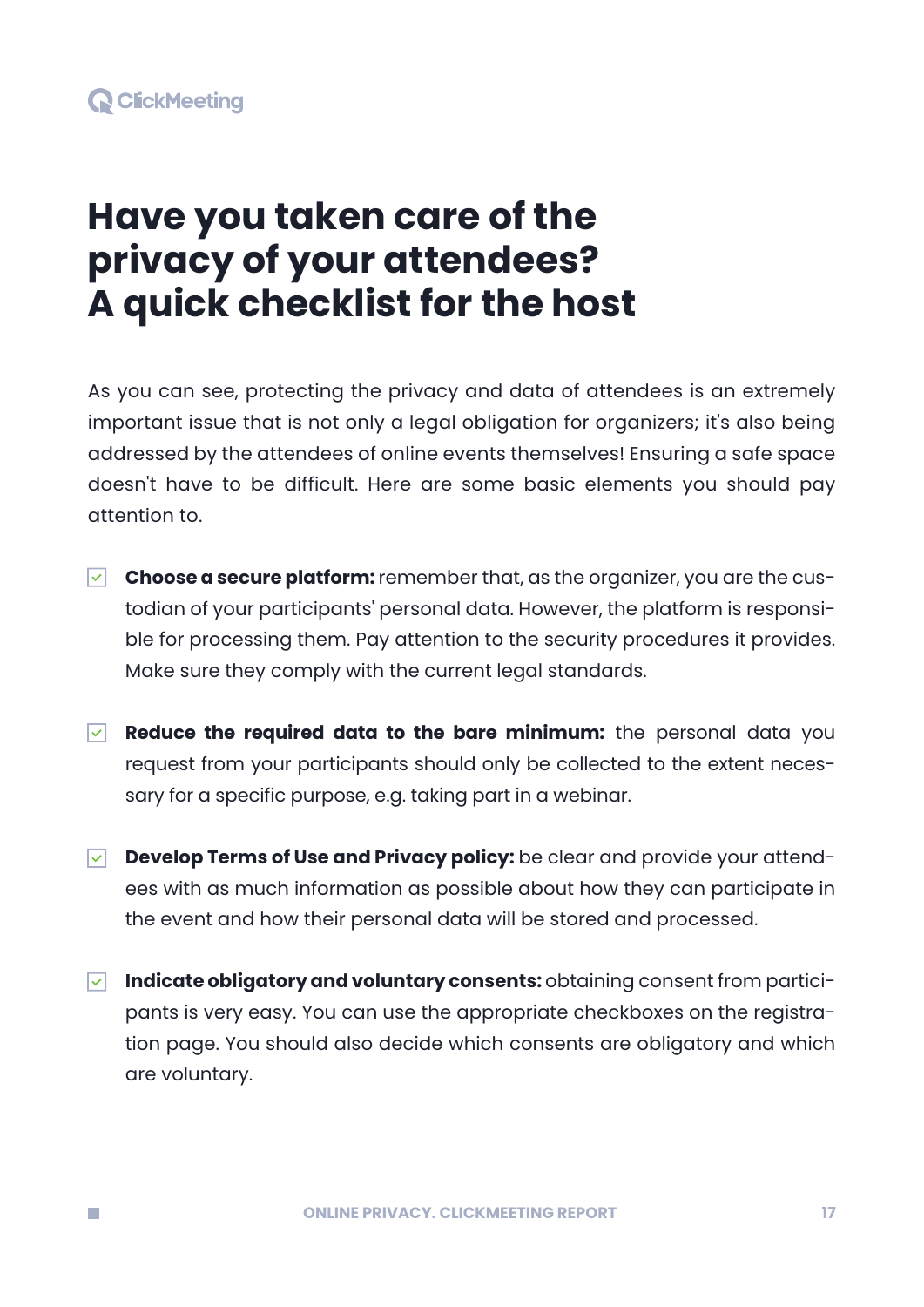**College** 

- **Use the space:** A good webinar and online meeting platform gives you plenty of opportunities to interact with your audience. You can put information about personal data processing, privacy, copyright, and business confidentiality on the registration page, in the waiting room and on automated mailings.
- **Secure your event:** During a webinar, you share your knowledge and often provide additional content. If you want to protect such content, secure your event with a password or a one-time token.
- **Inform attendees about recording:** if you plan to record your event, let attendees know about it at the very beginning. Include in your privacy policy, for example, how you will use the recordings.
- **Hide the identities of attendees:** one of the available options allows you to  $|\nabla|$ hide attendees' details, e.g. on the attendance list or in the chat window. So instead of the first name or first and last name, only the initials will appear, and the rest of the letters will be replaced by asterisks. As our study proves, many attendees expect this.

Disclaimer. The information on the legal aspects of hosting webinars in this guide is based on EU law. If you use the Click-Meeting Platform in the European Economic Area and use certain features within the Platform, it is likely that the obligations mentioned above apply to you.